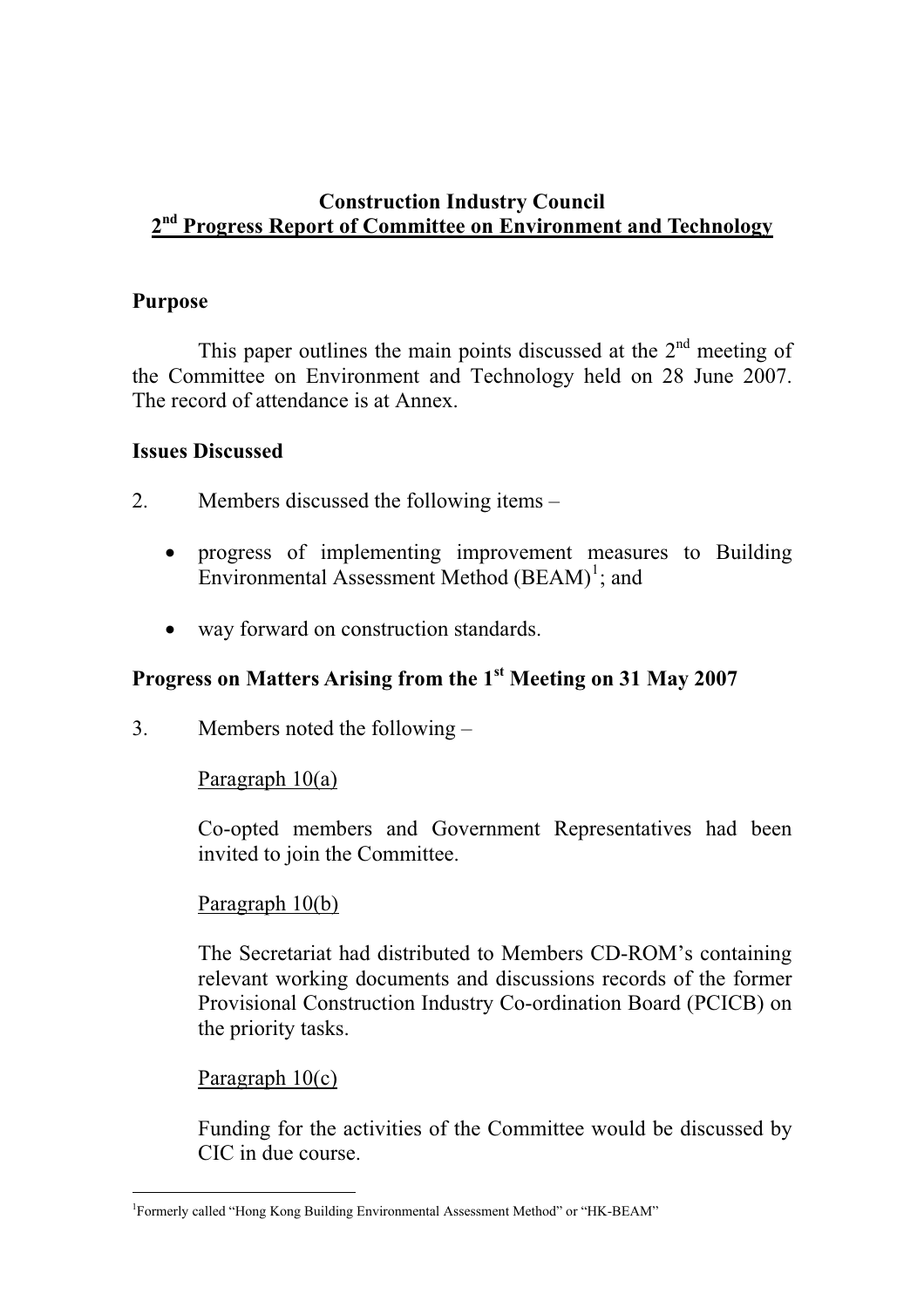# Paragraph 10(d)

A schedule of dates for Committee meetings in 2007 was tabled to facilitate advanced planning.

## **Progress of Implementing Improvement Measures to BEAM**

4. The HK-BEAM Society reported on progress made in implementing the improvement measures included as conditions by the former PCICB's in recommending BEAM as the way forward to achieve an integrated assessment scheme for the local construction industry. On inviting professional institutions/organizations like Professional Green Building Council (PGBC) to join the HK-BEAM Society Executive Committee, the membership of the committee would be expanded from 10 to 25 to make room. The HK-BEAM Society had secured the agreement in principle from PGBC and other organizations to join.

5. On implementing HK-BEAM Society's proposal for the network of assessors that aimed to allow other members of the industry to acquire qualification for undertaking BEAM assessments, the membership of the BEAM Wider Assessor Network Working Group had been expanded to include other stakeholders (including the potential new members of the HK-BEAM Society Executive Committee). The working group would finalize the procedures, quality assurance arrangements and fees for assessor accreditation and project verification.

6. On incorporating the desirable features of BD's Comprehensive Environmental Performance Assessment Scheme (CEPAS) into BEAM, the HK-BEAM Society was drawing up the development brief for incorporation of CEPAS features and alignment with ISO 21931 on framework for assessing environmental performance of construction works. Before embarking on the exercise, interested experts from the industry including the PGBC would be invited to join a technical review panel for advising on the review process.

7. On making efforts to raise the awareness of the industry and the public on the benefits of undertaking environmental performance assessments, the Society was working on several fronts including raising awareness of benefits of assessment, creating more incentives for obtaining BEAM grading as well as partnering with different organizations on industry-wide events and seminars.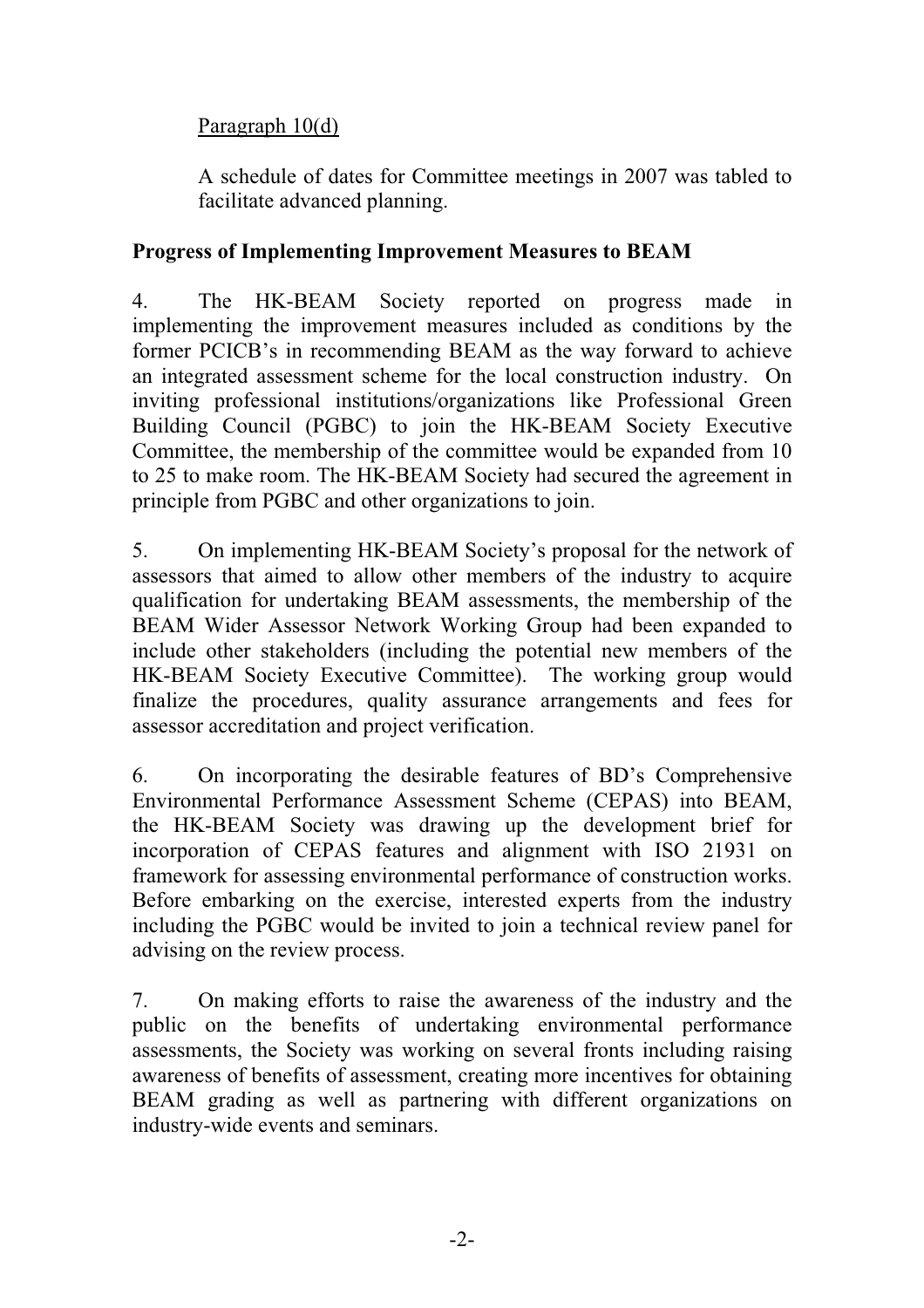8. Since the HK-BEAM Society was a non-profit making, it would need to raise funds for implementing the agreed improvements and was considering seeking sponsorship and donation from industry organizations. The Society would also appreciate CIC's support in promoting the adoption of BEAM by the local construction industry. In response, Members advised that the way forward on collaboration with the HK-BEAM Society and other organizations in promoting green buildings would be discussed in due course. Meanwhile, the HK-BEAM Society was requested to consider inviting local green groups to join the HK-BEAM Society Executive Committee so as to solicit their input on future development of BEAM and secure their support in promoting building environmental performance assessment. The Society was also invited to make regular progress report to the Committee.

## **Way Forward on Construction Standards**

9. The Secretariat reported on the findings of a preliminary review of the present position on development of construction standards in Hong Kong. With the lack of a construction standards body, BD was the main promoter of construction standards for private building projects while the Works Departments (WD) under ETWB and HD had well-established general specifications for public works and public housing projects covering civil engineering, building and E&M works as well as in-house design codes, guidelines and design manuals that drew extensively from related codes of other economies (in particular British codes).

10. BD supplemented that the Building Authority controlled private building works through inter alia setting standards for private building and design construction in the Buildings Ordinance and its subsidiary regulations, Codes of Practice, Design Manuals and Practice Notes. BD was migrating to performance standards in recent years and had issued Code of Practice and Design Manual to prescribe the manner for satisfying its performance standards so as to help the industry in achieving compliance.

11. The Secretariat highlighted various issues on construction standards, including establishment of a central construction standardization body on which the former Works Bureau conducted consultancy studies in 1999 and 2000; difficulties in obtaining approvals for building materials manufactured to alternative standards resulting from the lengthy procedures for assessing their suitability; lack of alignment in specifying building materials caused by inconsistent approaches adopted by different client organizations; and introduction of Eurocodes, a new set of European structural design codes for building and civil engineering works, which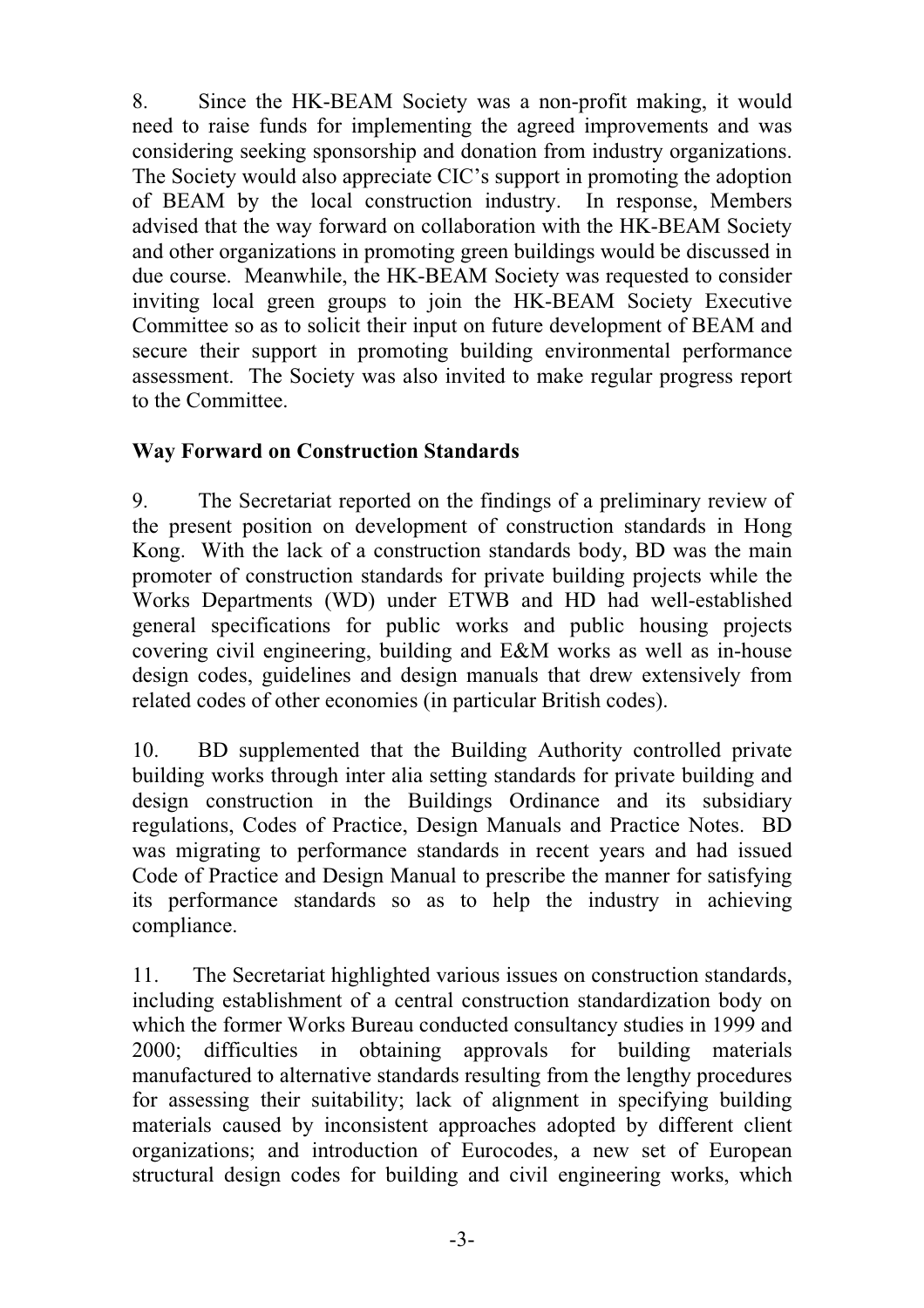would replace the British Codes used extensively in Hong Kong by 2010 after a period of consistence.

12. While Members generally agreed that there was no need to establish a standards body, they wished to improve the current fragmented approach whereby BD and public sector client organizations developed their own standards without effective co-ordination. As such, CIC should play a proactive role in unifying the approach to construction standards through co-ordinating the standards adopted by the local construction industry; adapting the standards of other economies for local application; identifying appropriate standards for new building material; identifying alternative material standards that would be suitable for local application so as to create greater flexibility in the choice of building materials; and coordinating the efforts made by the industry to migrate to Eurocodes. These initiatives could be pursued through forming task forces with participation from BD, the public sector clients, professional institutions, contractors associations and other concerned industry stakeholders for tackling specific subjects starting with the standards for common materials.

13. In response to requests from contractors associations, ETWB would establish a working group consisting of representatives from WD's, HD, professional institutions and associations as well as contractors' associations to systematically review construction standard for public works projects starting with the most common materials such as concrete and steel reinforcement. Given the close relation of this exercise with the development of a unified approach to construction standards, ETWB was requested to provide further details of the working group to facilitate discussion on how CIC could dovetail with its deliberations.

## **Further Actions**

14. The following further action was agreed –

- (a) PGBC would be invited to brief the Committee on their efforts in promoting green buildings; and
- (b) ETWB would provide further details of the working group for reviewing construction standards for public works projects.

**CIC Secretariat July 2007**